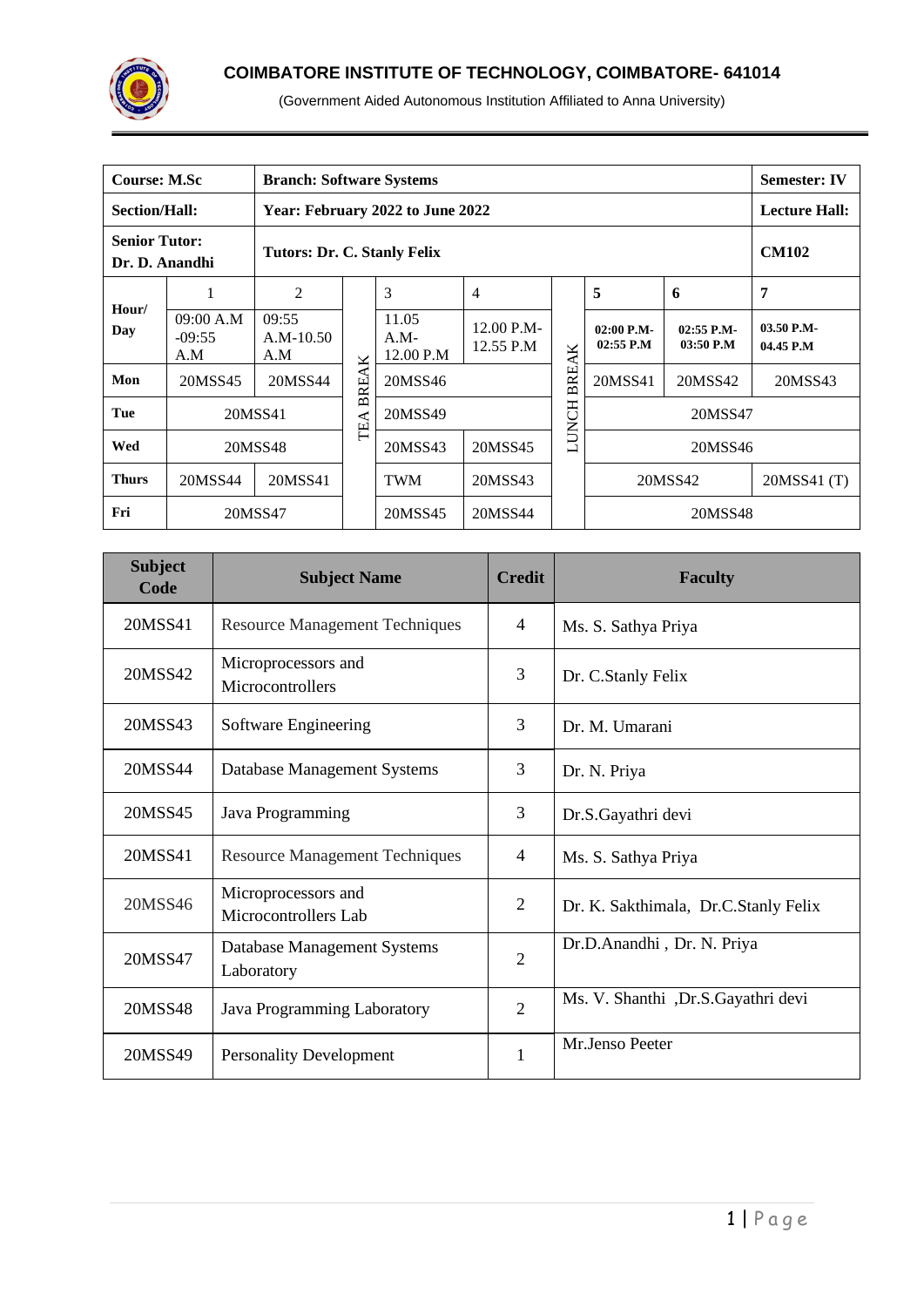

| <b>Course: M.Sc</b>  |                            | <b>Branch: Software Systems</b>  |              |                         |                                      |                  |                           |                                 | Semester:<br>VI         |
|----------------------|----------------------------|----------------------------------|--------------|-------------------------|--------------------------------------|------------------|---------------------------|---------------------------------|-------------------------|
| <b>Section/Hall:</b> |                            | Year: February 2022 to June 2022 |              |                         |                                      |                  |                           |                                 | Lecture<br>Hall:        |
| A. D. Chitra         | <b>Senior Tutor: Dr.</b>   | Tutors: Dr. S. Gayathri devi     |              |                         |                                      |                  |                           |                                 | <b>CM103</b>            |
|                      | 1                          | $\overline{2}$                   |              | 3                       | $\overline{\mathbf{4}}$              |                  | 5                         | 6                               | 7                       |
| Hour/<br><b>Day</b>  | $09:00 A.M$ -<br>09:55 A.M | $09:55 A.M-$<br>10.50 A.M        |              | 11.05 A.M-<br>12.00 P.M | 12.00 P.M-<br>12.55 P.M              |                  | 02:00 P.M-<br>$02:55$ P.M | 02:55<br>$P.M-$<br>03:50<br>P.M | 03.50 P.M-<br>04.45 P.M |
| Mon                  | 15MSSL14                   |                                  |              | 15MSS63                 | 15MSSE37                             |                  |                           | 15MSS64                         |                         |
| Tue                  | 15MSS65                    |                                  | <b>BREAK</b> | 15MSSE03/<br>15MSSE30   | 15MSS63                              | BREAK            | 15MSS61                   | <b>TWM</b>                      | 15HAC01                 |
| Wed                  | 15MSSE37                   | 15MSS62                          | TEA          | 15MSS64                 |                                      | <b>UNCH</b><br>⊐ | Library                   |                                 | <b>PLACEMENT</b>        |
| <b>Thurs</b>         | 15MSSE03/<br>15MSSE30      | 15MSSE37                         |              | 15MSS62                 | 15MSS61                              |                  | 15MSS65                   |                                 |                         |
| Fri                  | 15MSS62                    | 15MSS63                          |              | 15MSS61                 | 15MSSE0<br>$\frac{3}{2}$<br>15MSSE30 |                  |                           | 15MSSL14                        |                         |

| <b>Subject</b><br>Code | <b>Subject Name</b>                       | <b>Credit</b>  | <b>Faculty</b>                       |
|------------------------|-------------------------------------------|----------------|--------------------------------------|
| 15MSS61                | Software Architecture                     | 3              | Dr. V. Keerthika                     |
| 15MSS62                | <b>Mobile Computing</b>                   | 3              | Dr. K. Sakthimala                    |
| 15MSS63                | Software Testing and Quality Assurance    | 3              | Dr. A.D.Chitra                       |
| 15MSSE37               | <b>Advanced Web Technology</b>            | 3              | Dr. A. Saravanan                     |
| 15MSSE03               | <b>Enterprise Application Development</b> | 3              | Dr P.Aruna                           |
| 15MSSE30               | <b>Advanced Database Concepts</b>         | 3              | Dr.S.Chandia                         |
| 15MSS64                | Mobile Application Development Laboratory | $\overline{2}$ | Dr P.Aruna , Dr.D.Manju              |
| 15MSS65                | <b>Software Testing Laboratory</b>        | $\overline{2}$ | Dr. A.D.Chitra, Dr.M.Umarani         |
| 15MSSL14               | <b>Advanced Web Technology Laboratory</b> | $\overline{2}$ | Dr. A. Saravanan, Dr.D. Anandhi      |
| 15HAC01                | OCC (Hackathon)                           | 1              | Dr. A.D.Chitra, Dr. S. Gayathri devi |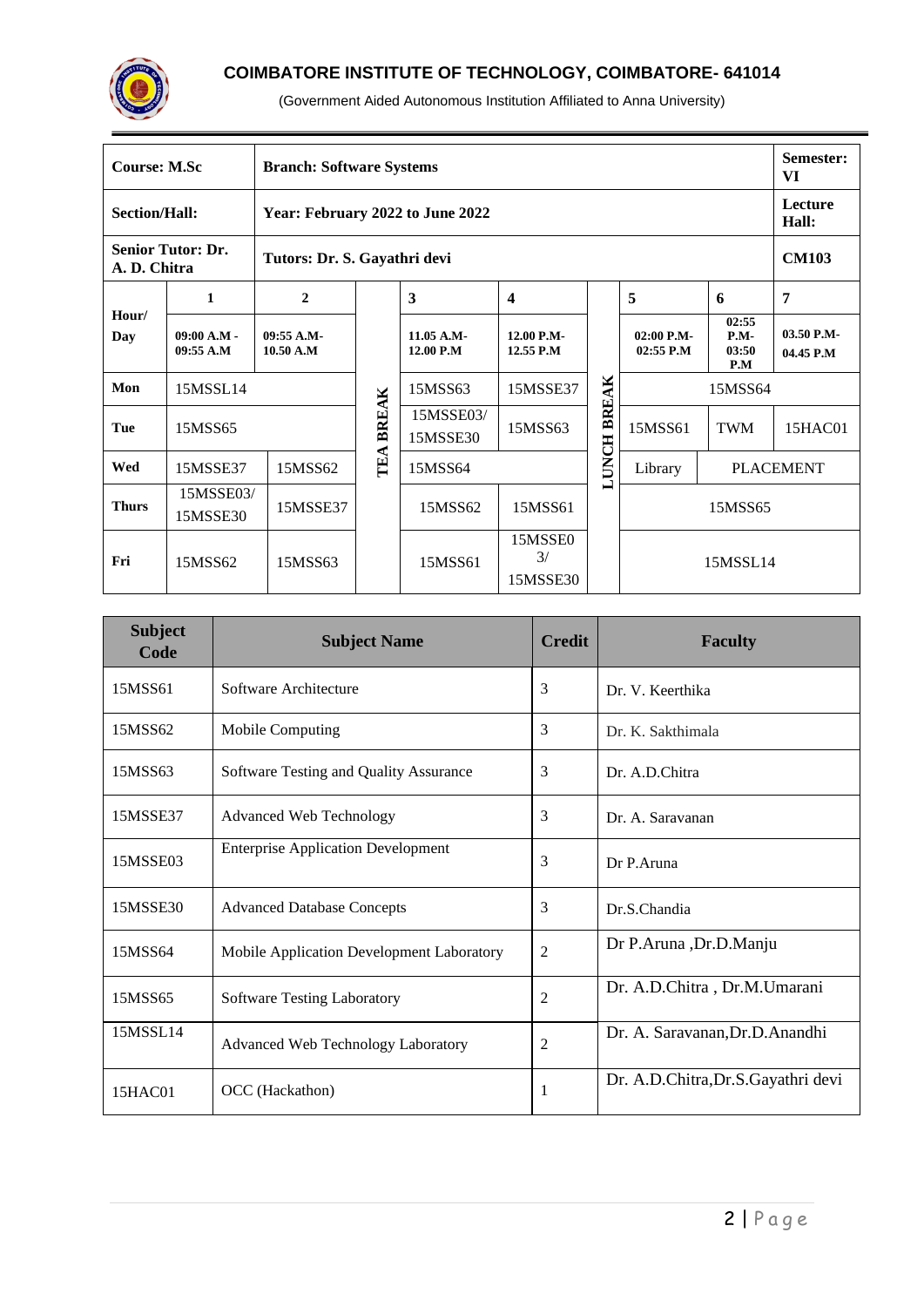

| <b>Course: M.Sc</b>                                                            |                            | <b>Branch: Software Systems</b>  |       |                           |                         |              |                             |                  | <b>Semester: VIII</b>           |                         |
|--------------------------------------------------------------------------------|----------------------------|----------------------------------|-------|---------------------------|-------------------------|--------------|-----------------------------|------------------|---------------------------------|-------------------------|
| <b>Section/Hall:</b>                                                           |                            | Year: February 2022 to June 2022 |       |                           |                         |              |                             |                  | <b>Lecture Hall:</b>            |                         |
| <b>Senior Tutor: Mrs.</b><br>Tutors: Dr.N. Priya, Dr.T.N.Sugumar<br>V. Shanthi |                            |                                  |       |                           |                         |              |                             |                  | <b>CM 104</b>                   |                         |
|                                                                                | 1                          | $\mathbf{2}$                     |       | 3                         | $\overline{\mathbf{4}}$ |              | 5                           | 6                |                                 | 7                       |
| Hour/<br>Day                                                                   | $09:00 A.M -$<br>09:55 A.M | 09:55 A.M<br>10.50 A.M           |       | $11.05$ A.M-<br>12.00 P.M | 12.00 P.M-12.55<br>P.M  | ×            | $02:00$ P.M-<br>$02:55$ P.M |                  | 02:55<br>$P.M-$<br>03:50<br>P.M | 03.50 P.M-<br>04.45 P.M |
| Mon                                                                            | 15MSS82                    | 15MSSE38                         | BREAK | 15MSSE05                  | <b>TWM</b>              | <b>BREA</b>  | 15MSSE31                    | <b>PLACEMENT</b> |                                 |                         |
| Tue                                                                            |                            | 15MSS83                          | TEA   | 15MSSE38                  | 15MSS82                 | <b>LUNCH</b> | 15MSSL15                    |                  |                                 |                         |
| Wed                                                                            | 15MSSE31                   | 15MSS82                          |       |                           | <b>LIBRARY</b>          |              | 15MSSL11                    |                  |                                 |                         |
| <b>Thurs</b>                                                                   | 15MSSE38                   | 15MSSE05                         |       |                           | 15MSSL11                |              | 15MSS81                     |                  | 15MSSE31                        |                         |
| Fri                                                                            | 15MSSE05                   | 15MSS81                          |       |                           | 15MSSL15                |              | 15MSS83                     |                  |                                 |                         |

| <b>Subject</b><br>Code | <b>Subject Name</b>                 | <b>Credit</b>  | <b>Faculty</b>                     |  |  |
|------------------------|-------------------------------------|----------------|------------------------------------|--|--|
| 15MSS81                | Software Project Management         | 3              | Dr. T.N Sugumar                    |  |  |
| 15MSS82                | Internet of Things                  | 3              | Dr.C.Stanly Felix                  |  |  |
| 15MSSE05               | <b>Agile Process Models</b>         | 3              | Dr.M.Umarani                       |  |  |
| 15MSSE31               | Data Mining                         | 3              | Dr. N.Priya                        |  |  |
| 15MSSE38               | <b>Quantum Computing</b>            | 3              | Dr.S.Manjula Gandhi                |  |  |
| 15MSS83                | Internet of Things Laboratory       | $\overline{c}$ | Dr. V Keerthika, Dr.C.Stanly Felix |  |  |
| 15MSSL11               | Data Mining Laboratory              | 2              | Dr. A.D. Chitra, Dr. N. Priya      |  |  |
| 15MSSL15               | <b>Quantum Computing Laboratory</b> | $\overline{2}$ | Dr.S.Manjula Gandhi, Dr.M.Umarani  |  |  |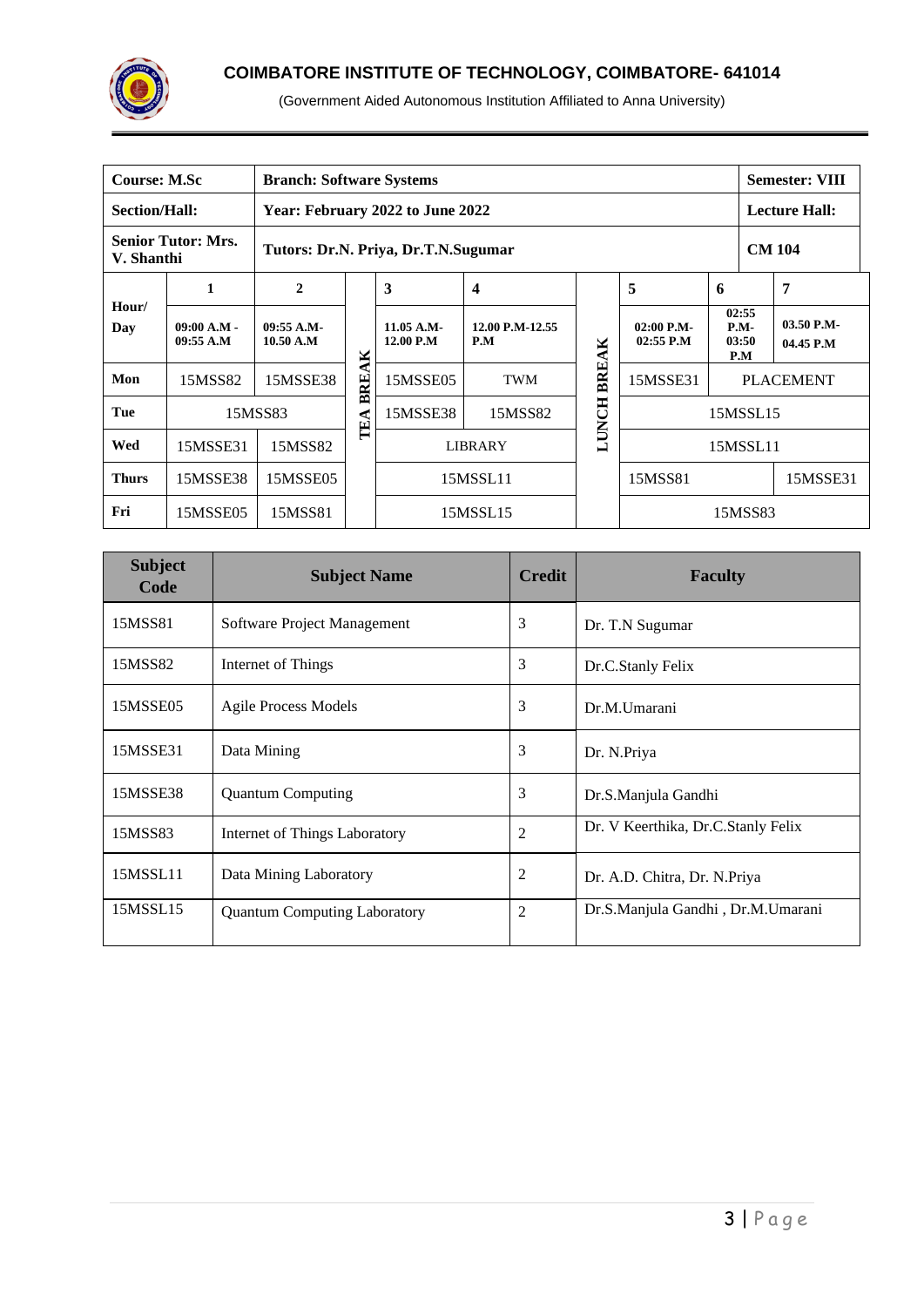

| <b>Branch: Data Science</b><br><b>Course: M.Sc</b>  |                            |                           |       |                                       |                         |              |                           |                                 |                    | <b>Semester: IV</b>       |
|-----------------------------------------------------|----------------------------|---------------------------|-------|---------------------------------------|-------------------------|--------------|---------------------------|---------------------------------|--------------------|---------------------------|
| Section / Hall:<br>Year: February 2022 to June 2022 |                            |                           |       |                                       |                         |              |                           | Lecture hall:<br><b>CM304</b>   |                    |                           |
| <b>Senior Tutor:</b><br>Dr. M. Srividya             |                            |                           |       | Tutors: Ms. K.H. Vani, Ms. J. Rathika |                         |              |                           |                                 |                    |                           |
|                                                     | 1                          | $\mathbf{2}$              |       | 3                                     | 4                       |              | 5                         | 6                               | 7                  |                           |
| Hour/<br>Day                                        | $09:00 A.M -$<br>09:55 A.M | $09:55 A.M-$<br>10.50 A.M |       | $11.05$ A.M-<br>12.00 P.M             | 12.00 P.M-<br>12.55 P.M |              | 02:00 P.M-<br>$02:55$ P.M | 02:55<br>$P.M-$<br>03:50<br>P.M |                    | $03.50$ P.M-<br>04.45 P.M |
| Mon                                                 | 16MDS45                    | 16MDS41                   | BREAK | 16MDS43                               | 16MDS44                 | BREAK        | 16MDS48                   |                                 |                    |                           |
| Tue                                                 |                            | 16MDS49                   | TEA   | 16MDS46                               |                         | <b>LUNCH</b> | 16MDS43                   |                                 | 16MDS42<br>Library |                           |
| Wed                                                 |                            | 16MDS47                   |       |                                       | 16MDS45                 |              | 16MDS41                   | 16MDS43                         |                    | Library                   |
| <b>Thurs</b>                                        | 16MDS45                    | 16MDS42                   |       | 16MDS48                               |                         |              |                           | 16MDS46                         |                    |                           |
| Fri                                                 |                            | 16MDS44                   |       | 16MDS41                               | <b>TWM</b>              |              |                           | 16MDS47                         |                    |                           |

| <b>Subject Code</b> | <b>Subject Name</b>                                        | Credit         | Faculty                               |  |  |  |
|---------------------|------------------------------------------------------------|----------------|---------------------------------------|--|--|--|
| 16MDS41             | Multivariate Data Analysis                                 | 3              | Dr. S. Suganthi                       |  |  |  |
| 16MDS42             | Modeling and Simulation                                    | 3              | Mr. Vivek Joe Bharath                 |  |  |  |
| 16MDS43             | Advanced Data Structures and<br>Algorithms                 | 3              | Dr.S. Gayathri devi                   |  |  |  |
| 16MDS44             | <b>Computer Networks</b>                                   | 3              | Dr.M.Marimuthu                        |  |  |  |
| 16MDS45             | Software Engineering                                       | 3              | Ms. K.H. Vani                         |  |  |  |
| 16MDS46             | <b>Computing Laboratory IV</b>                             | $\overline{2}$ | Dr. S. Suganthi Dr. M. Sujithra       |  |  |  |
| 16MDS47             | <b>Network Programming</b><br>Laboratory                   | $\overline{2}$ | Dr.M.Marimuthu, Dr.S.Chandia          |  |  |  |
| 16MDS48             | Algorithms Laboratory in Java                              | $\overline{2}$ | Ms. V. Shanthi , Dr. S. Gayathri devi |  |  |  |
| 16MDS49             | Communication Skills and<br><b>Personality Development</b> |                | Dr. Geetha Senthilkumar               |  |  |  |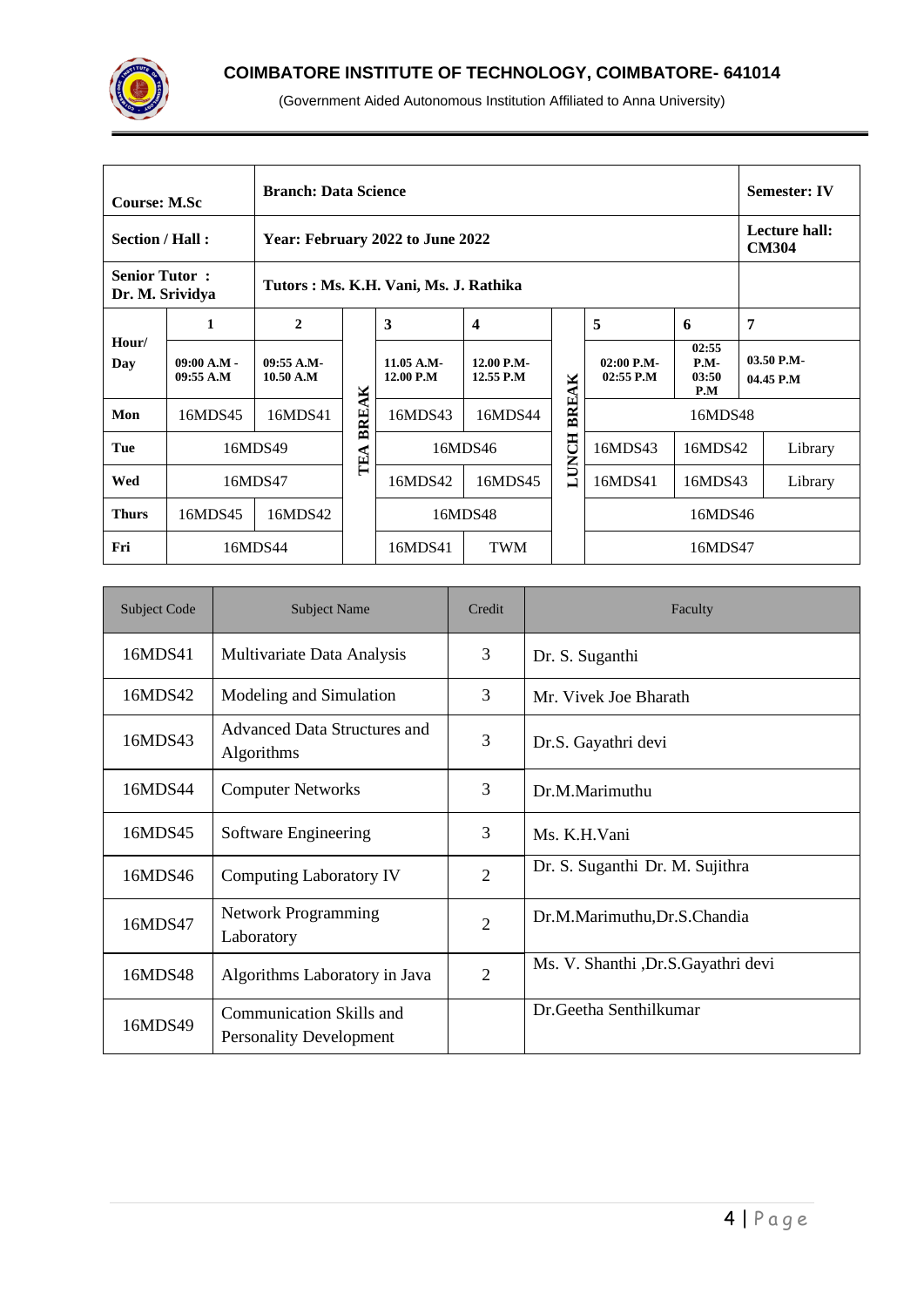

| <b>Branch: Data Science</b><br><b>Course: M.Sc</b>  |                                                                     |                        |       |                           |                         |              |                             | Semester : VI                   |                           |
|-----------------------------------------------------|---------------------------------------------------------------------|------------------------|-------|---------------------------|-------------------------|--------------|-----------------------------|---------------------------------|---------------------------|
| Section / Hall:<br>Year: February 2022 to June 2022 |                                                                     |                        |       |                           |                         |              |                             | Lecture hall:<br><b>CM105</b>   |                           |
|                                                     | <b>Senior Tutor:</b><br>Tutors: Dr. P. Velvadivu<br>Dr. S. Suganthi |                        |       |                           |                         |              |                             |                                 |                           |
|                                                     | 1                                                                   | $\mathbf{2}$           |       | 3                         | $\boldsymbol{4}$        |              | 5                           | 6                               | 7                         |
| Hour/<br>Day                                        | $09:00 A.M -$<br>09:55 A.M                                          | 09:55 A.M<br>10.50 A.M |       | $11.05$ A.M-<br>12.00 P.M | 12.00 P.M-<br>12.55 P.M |              | $02:00$ P.M-<br>$02:55$ P.M | 02:55<br>$P.M-$<br>03:50<br>P.M | $03.50$ P.M-<br>04.45 P.M |
| Mon                                                 |                                                                     | 16MDS66                | BREAK | 16MDS65                   |                         | BREAK        | 16MDS61(T)                  | <b>PLACEMENT</b>                |                           |
| Tue                                                 |                                                                     | 16MDSEL1               | TEA   | 16MDS62                   | 16MDS64                 | <b>LUNCH</b> | 16MDSE1                     | <b>TWM</b>                      | 15HAC01                   |
| Wed                                                 | 16MDS62                                                             | 16MDS63                |       | 16MDS61                   | 16MDSE1                 |              | 16MDS66                     |                                 |                           |
| <b>Thurs</b>                                        | 16MDS63                                                             | 16MDSE1                |       | 16MDS64                   | 16MDS62                 |              | 16MDSEL1                    |                                 |                           |
| Fri                                                 |                                                                     | 16MDS61                |       | 16MDS63                   | 16MDS64                 |              | 16MDS65                     |                                 |                           |

| <b>Subject</b><br>Code | <b>Subject Name</b>                      | <b>Credit</b> | <b>Faculty</b>                  |
|------------------------|------------------------------------------|---------------|---------------------------------|
| 16MDS61                | <b>Graph Theory</b>                      | 3             | Ms. D. Jayanthi                 |
| 16MDS62                | Computational Intelligence               | 3             | Ms.J.Rathika                    |
| 16MDS63                | Data Mining                              | 3             | Ms. S. Deivarani                |
| 16MDS64                | <b>Advanced Databases</b>                | 3             | Ms. K. Rajarajeshwari           |
| 16MDSE1                | <b>Business Intelligence</b>             | 3             | Dr.P.Velvadivu                  |
| 16MDS65                | Data Mining Laboratory                   | 2             | Ms. S. Deivarani, Ms.K.H.Vani   |
| 16MDS66                | Computational Intelligence<br>Laboratory | 2             | Dr.M.Sujithra,Ms.J.Rathika      |
| 16MDSEL1               | <b>Business Intelligence Laboratory</b>  | 2             | Dr.M.Srividya, Dr. P. Velvadivu |
| 15HAC01                | OCC (Hackathon)                          | 1             | Dr.S.Suganthi ,Dr.P.Velvadivu   |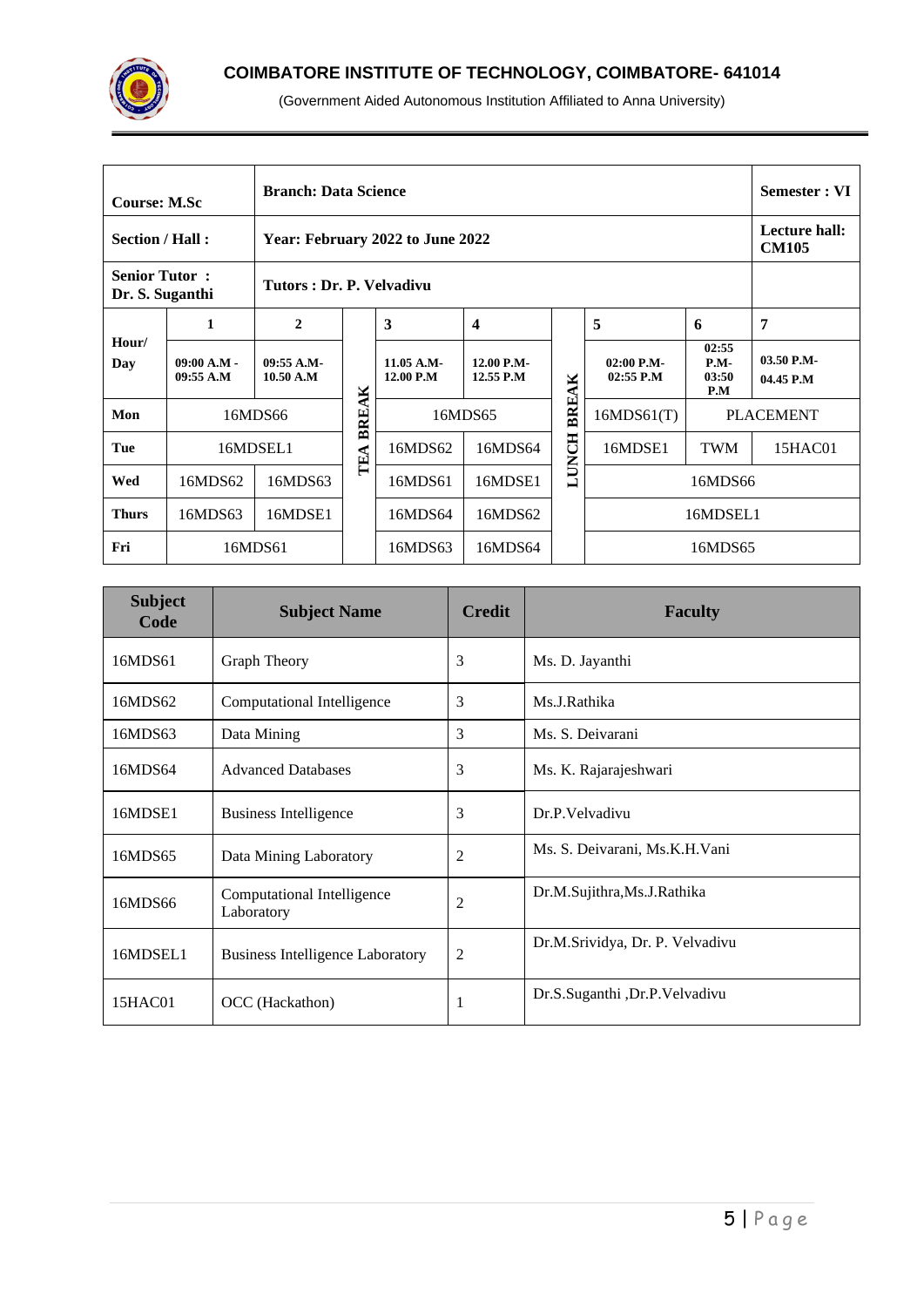

|                                                                     | <b>Branch: Data Science</b><br><b>Course: M.Sc</b> |                         |                                  |                         |                         |              |                             |                             | <b>Semester</b><br>: VIII        |
|---------------------------------------------------------------------|----------------------------------------------------|-------------------------|----------------------------------|-------------------------|-------------------------|--------------|-----------------------------|-----------------------------|----------------------------------|
| Section / Hall:                                                     |                                                    |                         | Year: February 2022 to June 2022 |                         |                         |              |                             |                             | Lecture<br>hall:<br><b>CM301</b> |
| <b>Senior Tutor:</b><br>Tutors: Dr. V. Keerthika<br>Dr. M. Sujithra |                                                    |                         |                                  |                         |                         |              |                             |                             |                                  |
| Hour/                                                               | 1                                                  | $\mathbf{2}$            |                                  | 3                       | $\overline{\mathbf{4}}$ |              | 5                           | 6                           | 7                                |
| Day                                                                 | $09:00 A.M -$<br>09:55 A.M                         | 09:55 A.M-<br>10.50 A.M |                                  | 11.05 A.M-<br>12.00 P.M | 12.00 P.M-<br>12.55 P.M |              | $02:00$ P.M-<br>$02:55$ P.M | $02:55$ P.M-<br>$03:50$ P.M | 03.50 P.M-<br>04.45 P.M          |
| Mon                                                                 |                                                    | 16MDS84                 | AK                               | 16MDSE7                 | 16MDS81                 | <b>BREAK</b> |                             |                             |                                  |
| Tue                                                                 | 16MDS81                                            | 16MDSE1<br>2            | BRE.                             | 16MDS82                 |                         |              |                             | 16MDS85                     |                                  |
| Wed                                                                 |                                                    | 16MDSEL3                | TEA<br>16MDSE1<br>2              |                         | 16MDSE7                 | LUNCH        | Library                     |                             | <b>PLACEMENT</b>                 |
| <b>Thurs</b>                                                        |                                                    | 16MDS83                 |                                  | 16MDS81                 | 16MDS82                 |              | 16MDSE12                    | 16MDSE7                     | Library                          |
| Fri                                                                 |                                                    | 16MDS85                 |                                  | 16MDS83                 | <b>TWM</b>              |              |                             |                             |                                  |

| <b>Subject</b><br>Code | <b>Subject Name</b>                  | <b>Credit</b> | <b>Faculty</b>                               |
|------------------------|--------------------------------------|---------------|----------------------------------------------|
| 16MDS81                | <b>Advanced Predictive Analytics</b> | 3             | Dr. S. Suganthi                              |
| 16MDS82                | Data Privacy and Security            | 3             | Dr. D. Sudha Devi                            |
| 16MDS83                | Data Visualization                   | 3             | Dr. M. Sujithra                              |
| 16MDSE7                | Image processing                     | 3             | Dr. V. Keerthika                             |
| 16MDSE12               | <b>Business Process Management</b>   | 3             | Ms. V. Shanthi                               |
| 16MDS84                | Data Privacy and Security Laboratory | 2             | Sudha<br>Devi,<br>Dr.<br>D.<br>Dr.M.Srividya |
| 16MDS85                | Data Visualization Laboratory        | 2             | Dr. M. Sujithra Ms. S. Deivarani             |
| 16MDSEL3               | Image processing Laboratory          | 2             | Dr. A. D. Chitra, Dr. V. Keerthika           |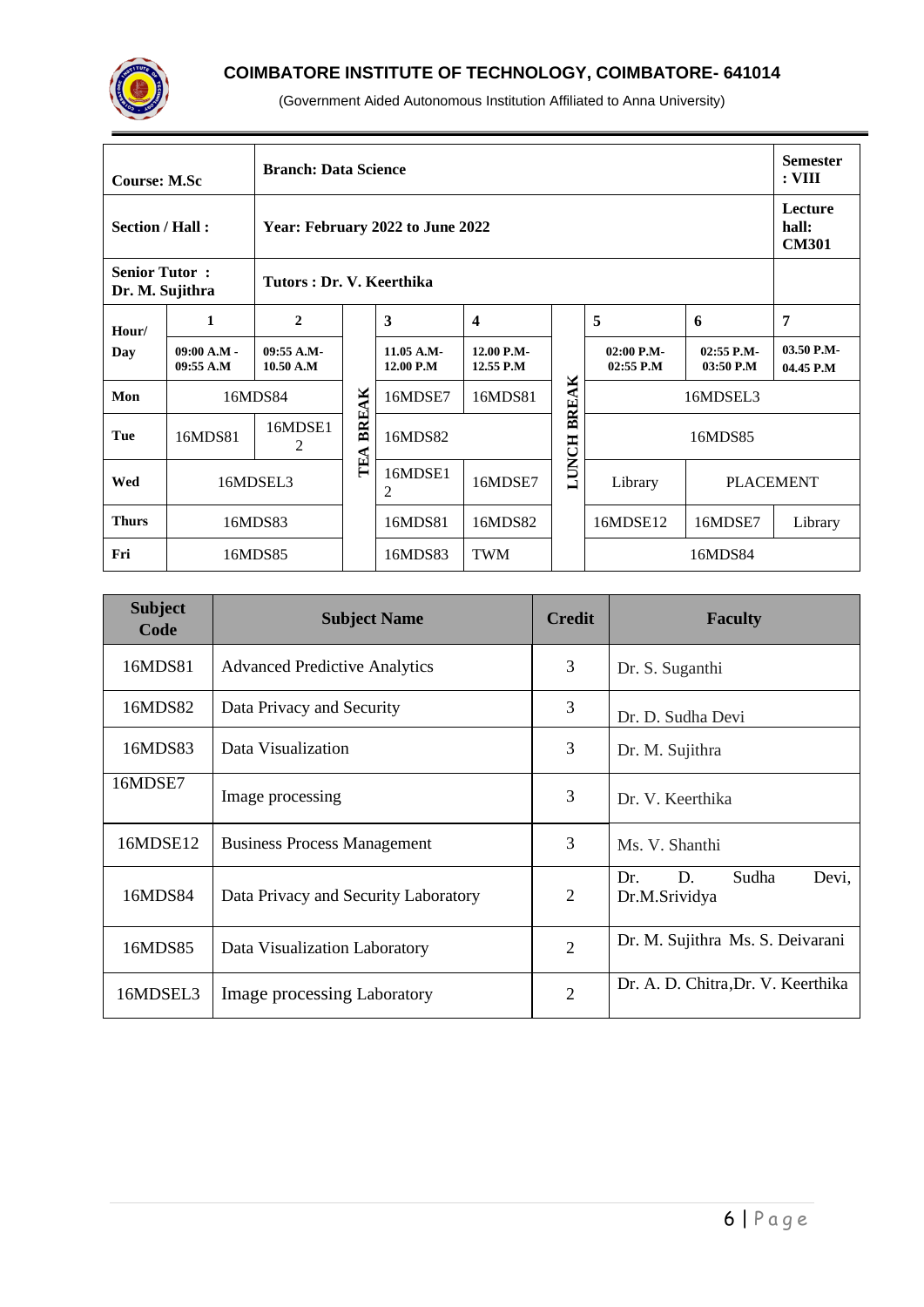

| <b>Course: M.Sc</b>                                 |                            | <b>Branch: Decision and Computing Sciences</b><br><b>Semester: IV</b> |                  |                                                                                    |         |              |                               |                             |                         |  |
|-----------------------------------------------------|----------------------------|-----------------------------------------------------------------------|------------------|------------------------------------------------------------------------------------|---------|--------------|-------------------------------|-----------------------------|-------------------------|--|
| Section / Hall:<br>Year: February 2022 to June 2022 |                            |                                                                       |                  |                                                                                    |         |              | Lecture hall:<br><b>CM305</b> |                             |                         |  |
| <b>Senior Tutor:</b>                                |                            |                                                                       |                  | Tutors: Ms. V. Radhamani                                                           |         |              |                               |                             |                         |  |
| Dr. R. Umarani                                      |                            |                                                                       |                  |                                                                                    |         |              |                               |                             |                         |  |
| Hour/                                               | 1                          | $\mathbf{2}$                                                          |                  | 3<br>$\overline{\mathbf{4}}$<br>11.05 A.M-<br>12.00 P.M-<br>12.00 P.M<br>12.55 P.M |         |              | 5                             | 6                           | 7                       |  |
| Day                                                 | $09:00 A.M -$<br>09:55 A.M | 09:55 A.M<br>10.50 A.M                                                |                  |                                                                                    |         |              | $02:00$ P.M-<br>$02:55$ P.M   | $02:55$ P.M-<br>$03:50$ P.M | 03.50 P.M-<br>04.45 P.M |  |
| Mon                                                 | 17MDC43                    |                                                                       | ×<br><b>BREA</b> | 17MDC49                                                                            |         | BREAK        | 17MDC46                       |                             |                         |  |
| Tue                                                 | 17MDC41                    | 17MDC44                                                               |                  |                                                                                    | 17MDC42 | <b>LUNCH</b> |                               | 17MDC47                     |                         |  |
| Wed                                                 |                            | 17MDC45                                                               | TEA              | 17MDC46                                                                            |         |              | 17MDC43                       | <b>TWM</b>                  | 17MDC41                 |  |
| <b>Thurs</b>                                        |                            | 17MDC42                                                               |                  | 17MDC47                                                                            |         |              | 17MDC48                       |                             |                         |  |
| Fri                                                 | 17MDC41                    | 17MDC45                                                               |                  | 17MDC48                                                                            |         |              | 17MDC4<br>2(T)                |                             | 17MDC44                 |  |

| <b>Subject</b><br>Code | <b>Subject Name</b>                                               | <b>Credit</b>  | <b>Faculty</b>         |
|------------------------|-------------------------------------------------------------------|----------------|------------------------|
| 17MDC41                | <b>Predictive Analytics</b>                                       | 3              | Dr. E. Chandra Blessie |
| 17MDC42                | <b>Operations Research for</b><br><b>Business</b>                 | $\overline{4}$ | Mr.M.Murugan           |
| 17MDC43                | Corporate Finance                                                 | 3              | Dr. R.Uma rani         |
| 17MDC44                | Production and Operations<br>Management                           | 3              | Dr.D.Manju             |
| 17MDC45                | <b>Computer Networks</b>                                          | 3              | Dr. V. Radhamani       |
| 17MDC46                | <b>Predictive Analytics</b><br>Laboratory                         | 2              | Dr. E. Chandra Blessie |
| 17MDC47                | <b>Business Process Optimization</b><br>Lab(OR & POM)             | $\overline{2}$ | Dr.D.Manju             |
| 17MDC48                | <b>Financial Analysis Laboratory</b><br>(Spreadsheets and Python) | $\overline{2}$ | Dr. R.Umarani          |
| 17MDC49                | <b>Managerial Communication</b><br><b>Skills</b>                  |                | Dr.Geetha Senthilkumar |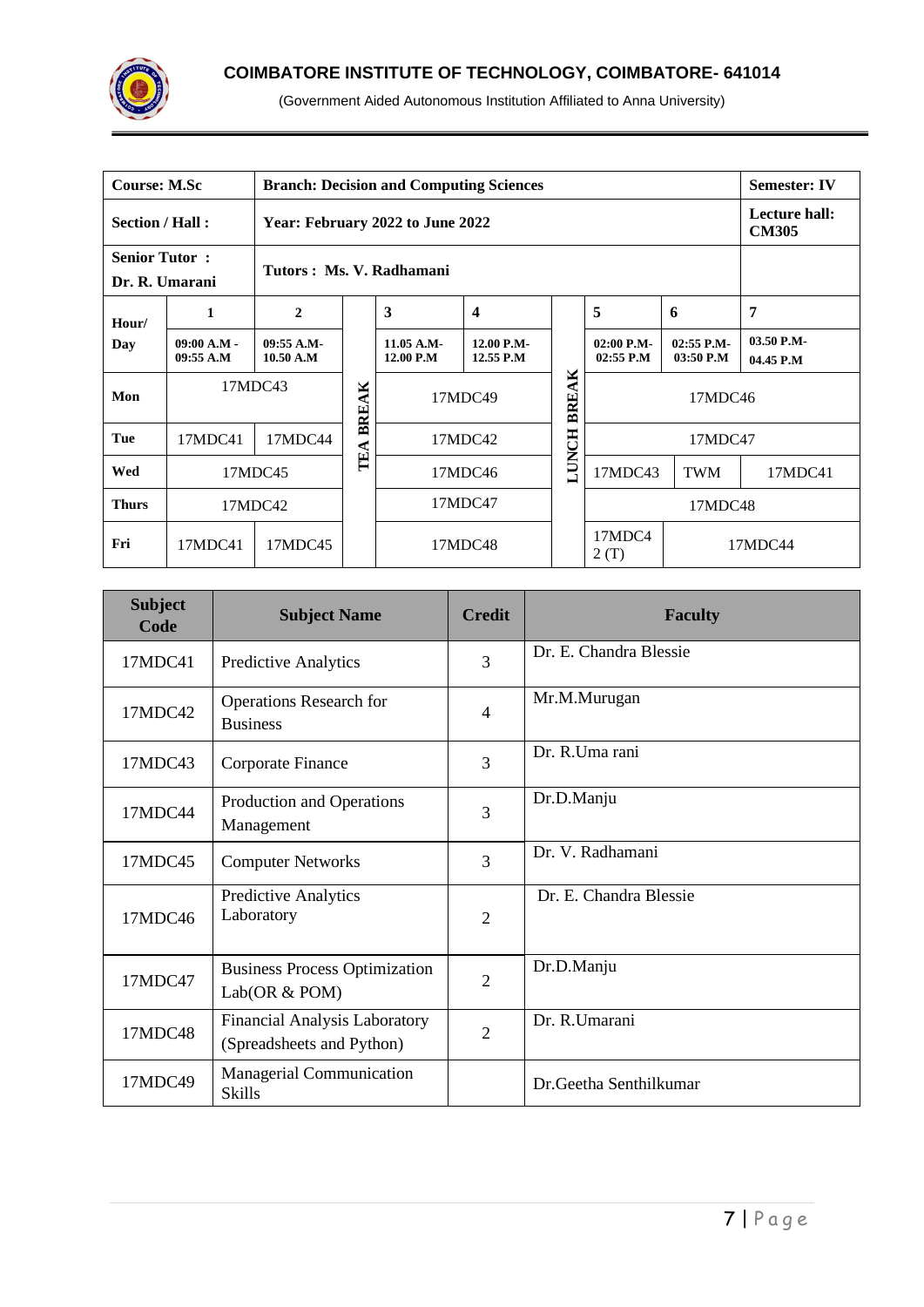

|                                                                    | <b>Course: M.Sc</b><br><b>Branch: Decision and Computing Sciences</b><br><b>Semester: VI</b> |                        |       |                         |                         |              |                               |                             |                         |
|--------------------------------------------------------------------|----------------------------------------------------------------------------------------------|------------------------|-------|-------------------------|-------------------------|--------------|-------------------------------|-----------------------------|-------------------------|
| Section / Hall:<br>Year: February 2022 to June 2022                |                                                                                              |                        |       |                         |                         |              | Lecture hall:<br><b>CM302</b> |                             |                         |
| <b>Senior Tutor:</b><br>Tutors: Dr. S. Chandia<br>Dr. A. Kannammal |                                                                                              |                        |       |                         |                         |              |                               |                             |                         |
| Hour/                                                              | 1                                                                                            | $\overline{2}$         |       | $\overline{\mathbf{3}}$ | $\boldsymbol{4}$        |              | 5                             | 6                           | 7                       |
| Day                                                                | $09:00 A.M -$<br>09:55 A.M                                                                   | 09:55 A.M<br>10.50 A.M |       | 11.05 A.M-<br>12.00 P.M | 12.00 P.M-<br>12.55 P.M |              | $02:00$ P.M-<br>$02:55$ P.M   | $02:55$ P.M-<br>$03:50$ P.M | 03.50 P.M-<br>04.45 P.M |
| Mon                                                                |                                                                                              | 16MDS56                | BREAK | 17MDC62                 | 16MDS53                 | BREAK        | 17MDC6                        | <b>TWM</b>                  | library                 |
| Tue                                                                |                                                                                              | 16MDS53                | TEA   | 16MDC65                 |                         | <b>LUNCH</b> | 17MDC6<br>3                   | 17MDC6<br>4                 | 17MDC61                 |
| Wed                                                                | 16MDS63                                                                                      | 17MDC64                |       | 15HAC01                 | 17MDC62                 |              | 17MDC66                       |                             |                         |
| <b>Thurs</b>                                                       | 17MDC61                                                                                      | 17MDC63                |       | 17MDC62<br>17MDC64      |                         |              | 17MDC65                       |                             |                         |
| Fri                                                                |                                                                                              | 17MDC66                |       | <b>PLACEMENT</b>        |                         |              |                               | 16MDS56                     |                         |

| <b>Subject</b><br>Code | <b>Subject Name</b>                          | <b>Cred</b><br>it | <b>Faculty</b>     |  |  |
|------------------------|----------------------------------------------|-------------------|--------------------|--|--|
| 17MDC61                | <b>Economic Foundations of Business</b>      | 3                 | Dr.R.Umarani       |  |  |
| 17MDC62                | Computational Intelligence                   | 3                 | Dr.S.Chandia       |  |  |
| 17MDC63                | Mobile and Cloud Computing                   | 3                 | Dr.V.Savithri      |  |  |
| 17MDC64                | Data Warehousing and Mining                  | 3                 | Ms.K.H.Vani        |  |  |
| 16MDS53                | Big Data Architecture                        | 3                 | Ms.V.Radhamani     |  |  |
| 16MDC65                | Mobile and Cloud Application Development Lab | $\mathfrak{2}$    | Dr. L. Yamuna Devi |  |  |
| 17MDC66                | Data Mining Lab                              | $\overline{2}$    | Ms.K.H.Vani        |  |  |
| 16MDS56                | Big Data Modelling Laboratory                | 2                 | Ms. V. Radhamani   |  |  |
| 15HAC01                | OCC (Hackathon)                              | $\mathbf{1}$      | Dr. S. Chandia     |  |  |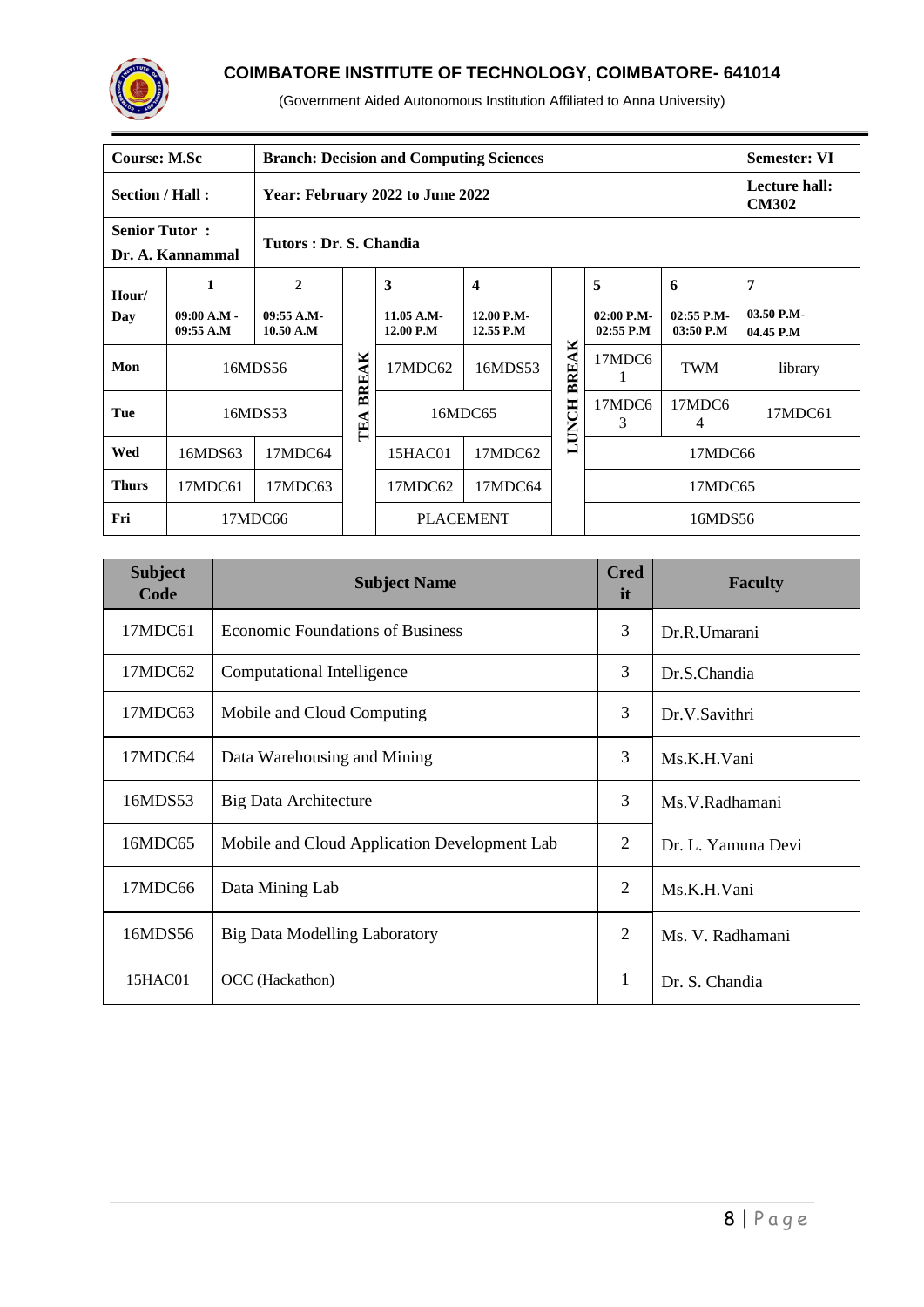

| <b>Course: M.Sc</b>                                                                      |                            | <b>Branch: Decision and Computing Sciences</b><br><b>Semester: VIII</b> |           |                           |                         |              |                               |                           |                         |
|------------------------------------------------------------------------------------------|----------------------------|-------------------------------------------------------------------------|-----------|---------------------------|-------------------------|--------------|-------------------------------|---------------------------|-------------------------|
| Section / Hall:<br>Year: February 2022 to June 2022                                      |                            |                                                                         |           |                           |                         |              | Lecture hall:<br><b>CM306</b> |                           |                         |
| <b>Senior Tutor:</b><br>Tutors : Dr. D. Manju, Dr. M. Marimuthu<br>Dr. N. Yamuna<br>Devi |                            |                                                                         |           |                           |                         |              |                               |                           |                         |
| Hour/                                                                                    | 1                          | $\mathbf{2}$                                                            |           | 3<br>$\boldsymbol{4}$     |                         |              | 5                             | 6                         | 7                       |
| Day                                                                                      | $09:00 A.M -$<br>09:55 A.M | 09:55 A.M<br>10.50 A.M                                                  |           | $11.05$ A.M-<br>12.00 P.M | 12.00 P.M-<br>12.55 P.M |              | $02:00$ P.M-<br>$02:55$ P.M   | $02:55$ P.M-<br>03:50 P.M | 03.50 P.M-<br>04.45 P.M |
| Mon                                                                                      | 17MDC84                    |                                                                         | ×<br>BREA | 16MDS92                   | 17MDC82                 | <b>BREAK</b> | 17MDC83                       |                           | <b>PLACEMENT</b>        |
| Tue                                                                                      | 16MDS43                    | 16MDS92                                                                 |           | 16MDS94                   |                         |              | 17MDC81<br>17MDC86            |                           |                         |
| Wed                                                                                      | 17MDC83                    |                                                                         | TEA       | 17MDC81<br>16MDS92        |                         | LUNCH        | 17MDC85                       |                           |                         |
| <b>Thurs</b>                                                                             | 17MDC82                    | <b>TWM</b>                                                              |           | 17MDC81<br>16MDS43        |                         |              | 17MDC84                       |                           |                         |
| Fri                                                                                      | 16MDS43                    | 17MDC82                                                                 |           | 16MDS85                   |                         |              | 16MDS94                       |                           |                         |

| <b>Subject</b><br>Code | <b>Subject Name</b>                            | <b>Cred</b><br>it. | <b>Faculty</b>                          |  |  |
|------------------------|------------------------------------------------|--------------------|-----------------------------------------|--|--|
| 17MDC81                | Modeling and Simulation                        | 3                  | Dr. S. Sangeethamani,<br>Dr.M.Marimuthu |  |  |
| 17MDC82                | <b>Decision Support Systems</b>                | 3                  | Dr.D.Manju                              |  |  |
| 17MDC83                | Game Theory and Decision Analysis              | 3                  | Ms.I.Priyanka                           |  |  |
| 16MDS43                | <b>Advanced Data Structures and Algorithms</b> | 3                  | Ms. Hemashree                           |  |  |
| 16MDS92                | Deep Learning                                  | 3                  | Dr. J. B. Jona                          |  |  |
| 17MDC84                | <b>Business Intelligence Laboratory</b>        | 2                  | Dr.N.Yamuna devi<br>Dr. P.Aruna         |  |  |
| 17MDC85                | Decision Analysis Laboratory (Game Theory)     | $\overline{2}$     | Dr.V.Savithri,<br>Dr.M.Marimuthu        |  |  |
| 16MDS94                | Deep Learning Laboratory                       | $\overline{2}$     | Dr.J.B.Jona,<br>Mr.S.A.Gunasekaran      |  |  |
| 17MDC86                | <b>Entrepreneurship Development</b>            |                    | Dr. M. Marimuthu                        |  |  |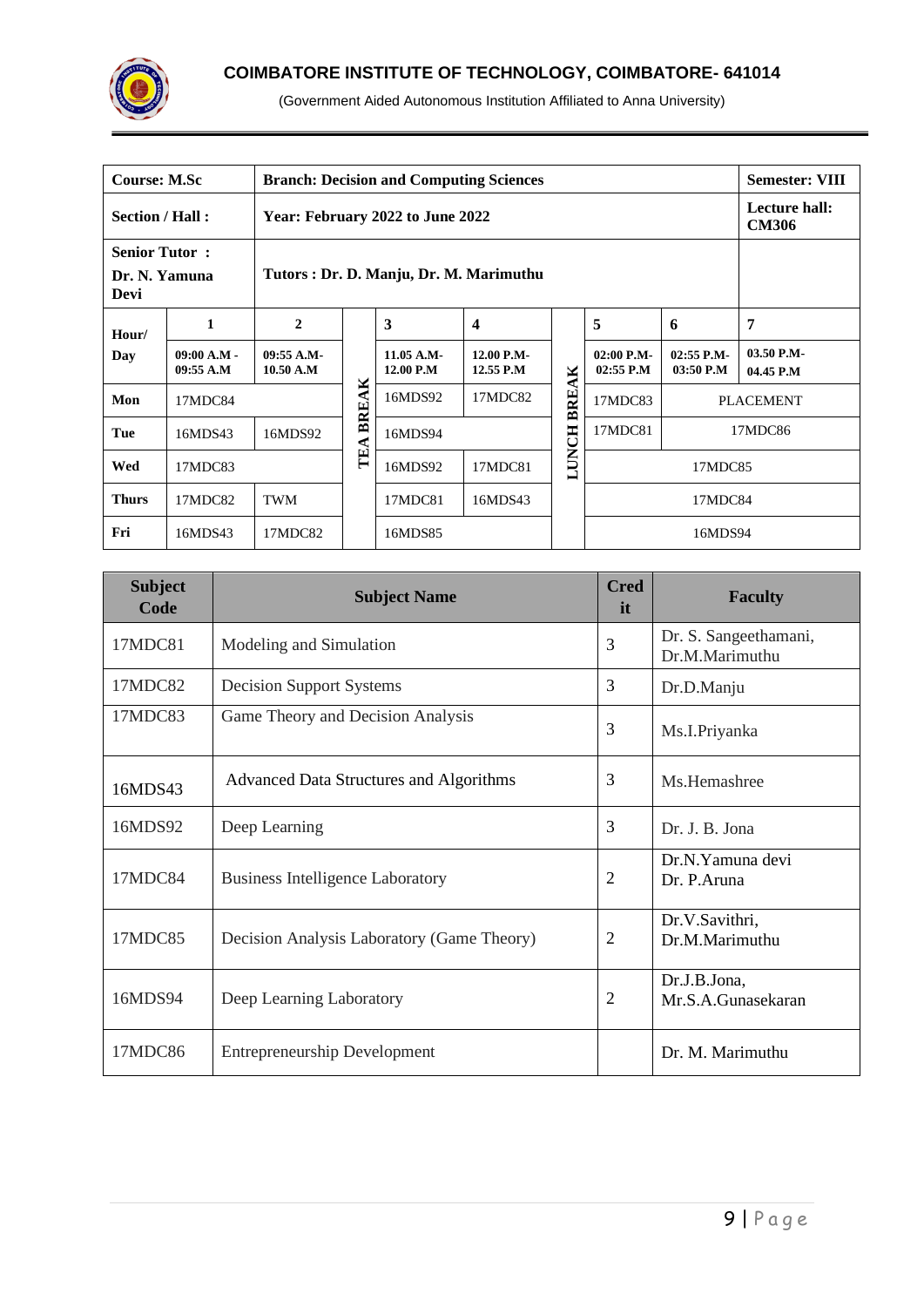

.

|                                      | <b>Branch: Artificial Intelligence and Machine Learning</b><br><b>Course: M.Sc</b> |                                |                    |                         |                         |              |                           |                             |   |                           |
|--------------------------------------|------------------------------------------------------------------------------------|--------------------------------|--------------------|-------------------------|-------------------------|--------------|---------------------------|-----------------------------|---|---------------------------|
| Section / Hall:                      | Year: February 2022 to June 2022                                                   |                                |                    |                         |                         |              |                           |                             |   | Lecture<br>hall:IT315     |
| <b>Senior Tutor:</b><br>Dr. J. Shana |                                                                                    | Tutors: Dr. E. Chandra Blessie |                    |                         |                         |              |                           |                             |   |                           |
| Hour/                                | 1                                                                                  | $\mathbf{2}$                   |                    | 3                       | $\overline{\mathbf{4}}$ | 5<br>6       |                           |                             | 7 |                           |
| Day                                  | $09:00 A.M -$<br>09:55 A.M                                                         | 09:55 A.M-<br>10.50 A.M        |                    | 11.05 A.M-<br>12.00 P.M | 12.00 P.M-<br>12.55 P.M |              | 02:00 P.M-<br>$02:55$ P.M | $02:55$ P.M-<br>$03:50$ P.M |   | $03.50$ P.M-<br>04.45 P.M |
| Mon                                  |                                                                                    | 19MAM48                        |                    | 19MAM47                 |                         | <b>BREAK</b> | 19MAM4<br>1               | 19MAM4<br>1(T)              |   | Library                   |
| Tue                                  |                                                                                    | 19MAM48                        | BREAK<br>TEA       |                         | 19MAM47                 | <b>LUNCH</b> | 19MAM4<br>2               |                             |   | <b>ASSOCIATION</b>        |
| Wed                                  |                                                                                    | 19MAM41                        |                    | 19MAM44<br>19MAM45      |                         |              | 19MAM4<br>3               | <b>PLACEMENT</b>            |   |                           |
| <b>Thurs</b>                         |                                                                                    | 19MAM46                        | 19MAM43<br>19MAM42 |                         |                         |              | 19MAM44                   | 19MAM45                     |   | Library                   |
| Fri                                  | 19MAM44                                                                            | 19MAM42                        |                    | 19MAM46                 |                         |              | 19MAM43                   | <b>TWM</b>                  |   | 19MAM45                   |

| <b>Subject</b><br>Code | <b>Subject Name</b>                   | <b>Cred</b><br>it. | <b>Faculty</b>                          |  |  |
|------------------------|---------------------------------------|--------------------|-----------------------------------------|--|--|
| 19MAM41                | <b>Operations Research</b>            | 3                  | Ms. B. Sangeetha                        |  |  |
| 19MAM42                | Machine Learning                      | 3                  | Dr J.B Jona                             |  |  |
| 19MAM43                | Design and Analysis of Algorithms     | 3                  | Dr. E. Chandra Blessie                  |  |  |
| 19MAM44                | Data Communications and Networking    | 3                  | Dr. V. Savithri                         |  |  |
| 19MAM45                | <b>Operating Systems</b>              | 3                  | Ms.N.Priyadharshini<br>Jayadurga        |  |  |
| 19MAM46                | Machine Learning Lab                  | $\overline{2}$     | Ms.Sathya Priya, Dr. J.<br>Shana        |  |  |
| 19MAM47                | Design and Analysis of Algorithms Lab | $\overline{2}$     | Dr. E. Chandra Blessie,<br>Ms.Hemashree |  |  |
| 19MAM48                | Network Programming Lab               | $\overline{2}$     | Dr. V. Savithri,<br>Dr.L.Yamuna Devi    |  |  |